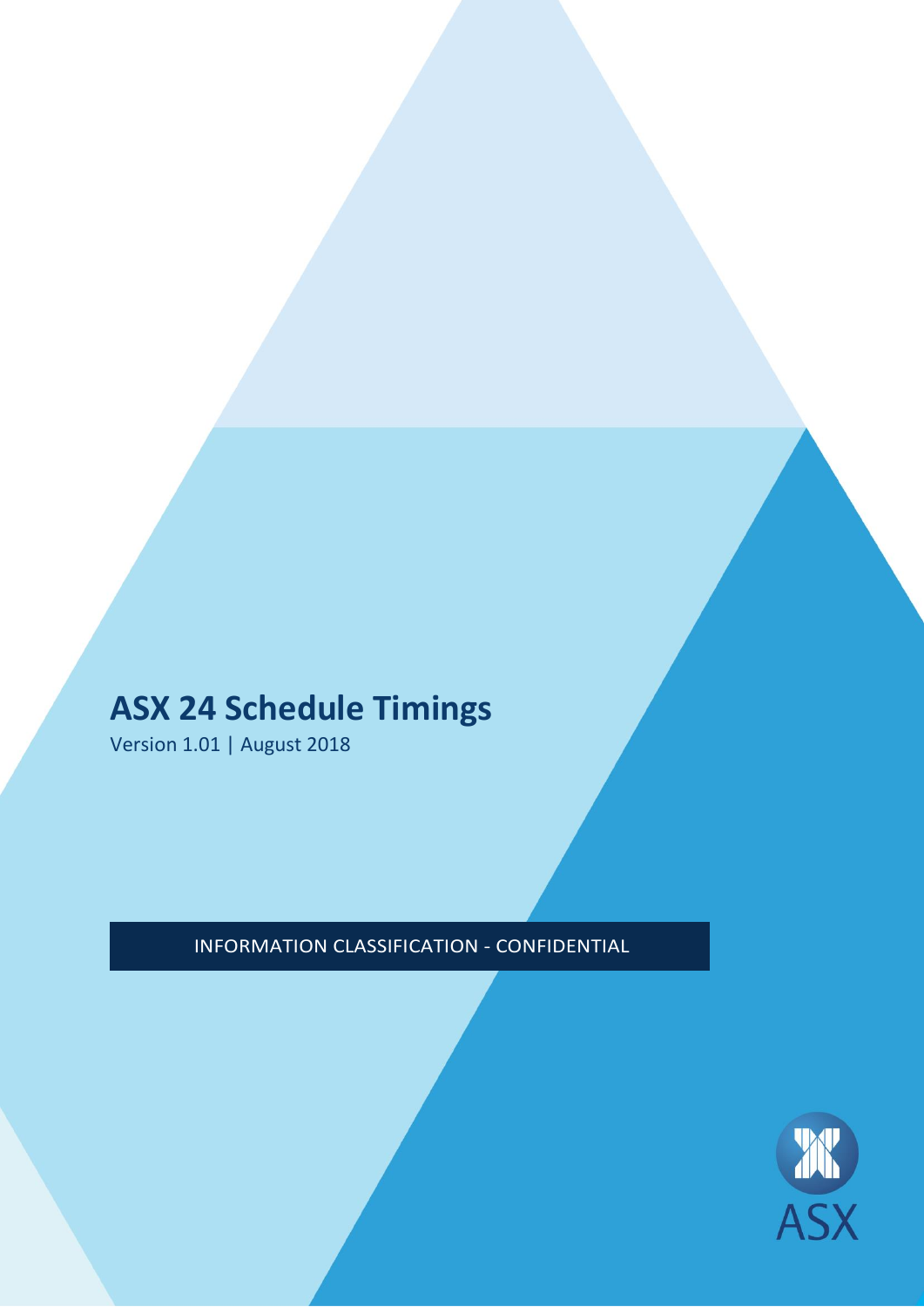# **Table of Contents**

| 1.1         |                                                                                               |  |  |  |  |  |
|-------------|-----------------------------------------------------------------------------------------------|--|--|--|--|--|
| $2^{\circ}$ |                                                                                               |  |  |  |  |  |
| 2.1         | Schedule for US Daylight Savings Time (second Sunday in March to first Sunday in November)  5 |  |  |  |  |  |
| 2.2         | Schedule for US Standard Time (first Sunday in November to second Sunday in March)  6         |  |  |  |  |  |
| 3           |                                                                                               |  |  |  |  |  |
| 3.1         |                                                                                               |  |  |  |  |  |
|             | 3.1.1                                                                                         |  |  |  |  |  |
|             |                                                                                               |  |  |  |  |  |
| 3.2         |                                                                                               |  |  |  |  |  |
|             | 3.2.1                                                                                         |  |  |  |  |  |
|             | 3.2.2                                                                                         |  |  |  |  |  |

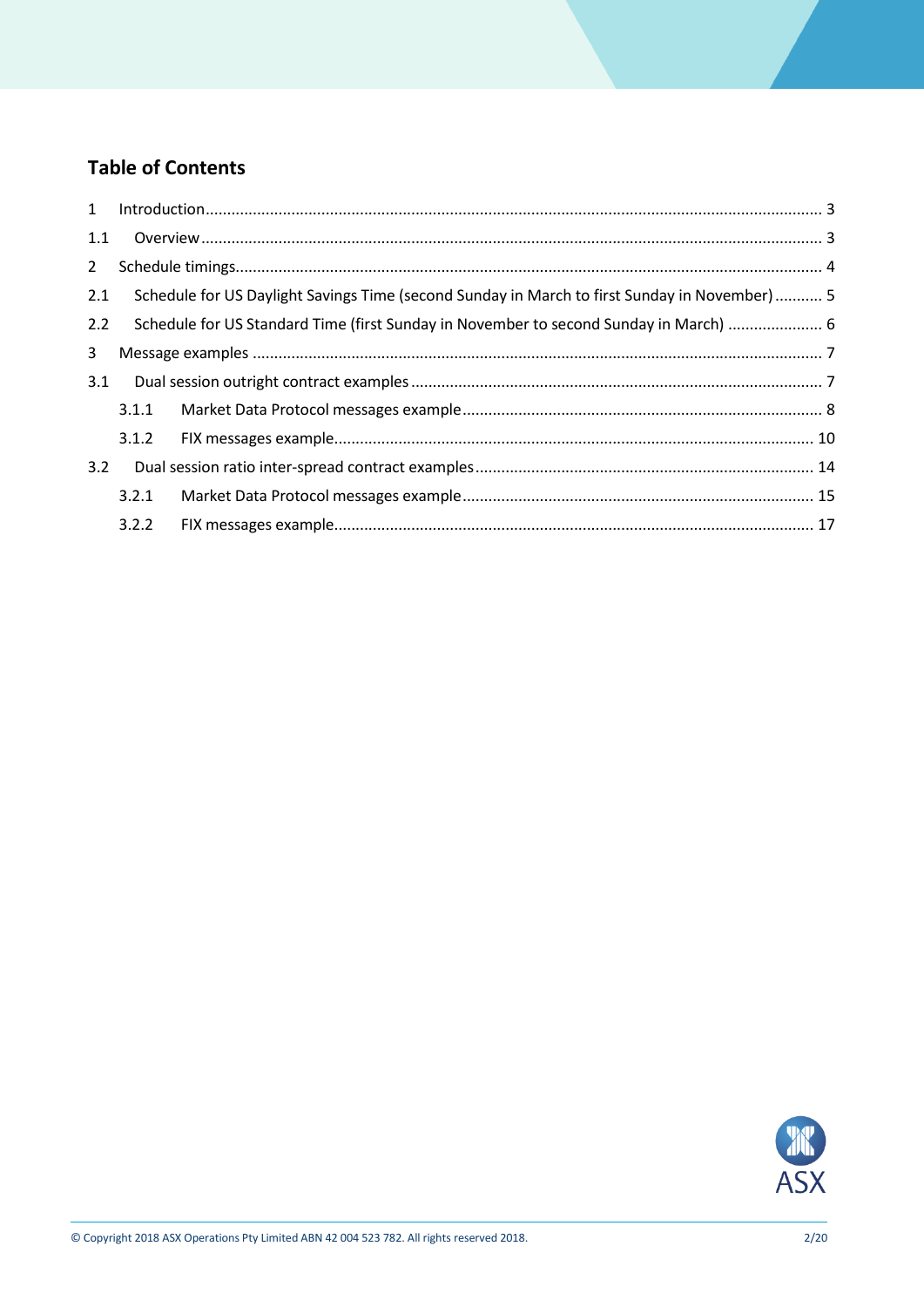## <span id="page-2-0"></span>**1 Introduction**

This document provides visual representations of the schedule timings and actions for a number of different contract classes.

### <span id="page-2-1"></span>1.1 Overview

For the purpose of this document, normal schedules in the below diagram are categorised into three different types:

- **Outright contracts:** futures and options
- **Intra-spread contracts:** one to one ratio intra-spread contracts and one to one ratio inter-spread contracts
- **Ratio inter-spread contracts:** inter-spread contracts with different ratios on each leg

The diagram below graphically displays the sequence of operations in the different category types. The diagram is schematic; it is not to scale and does not mean that state transition times line up across products.

#### **Diagram 1 Overview of schedule sequcnce by product type**





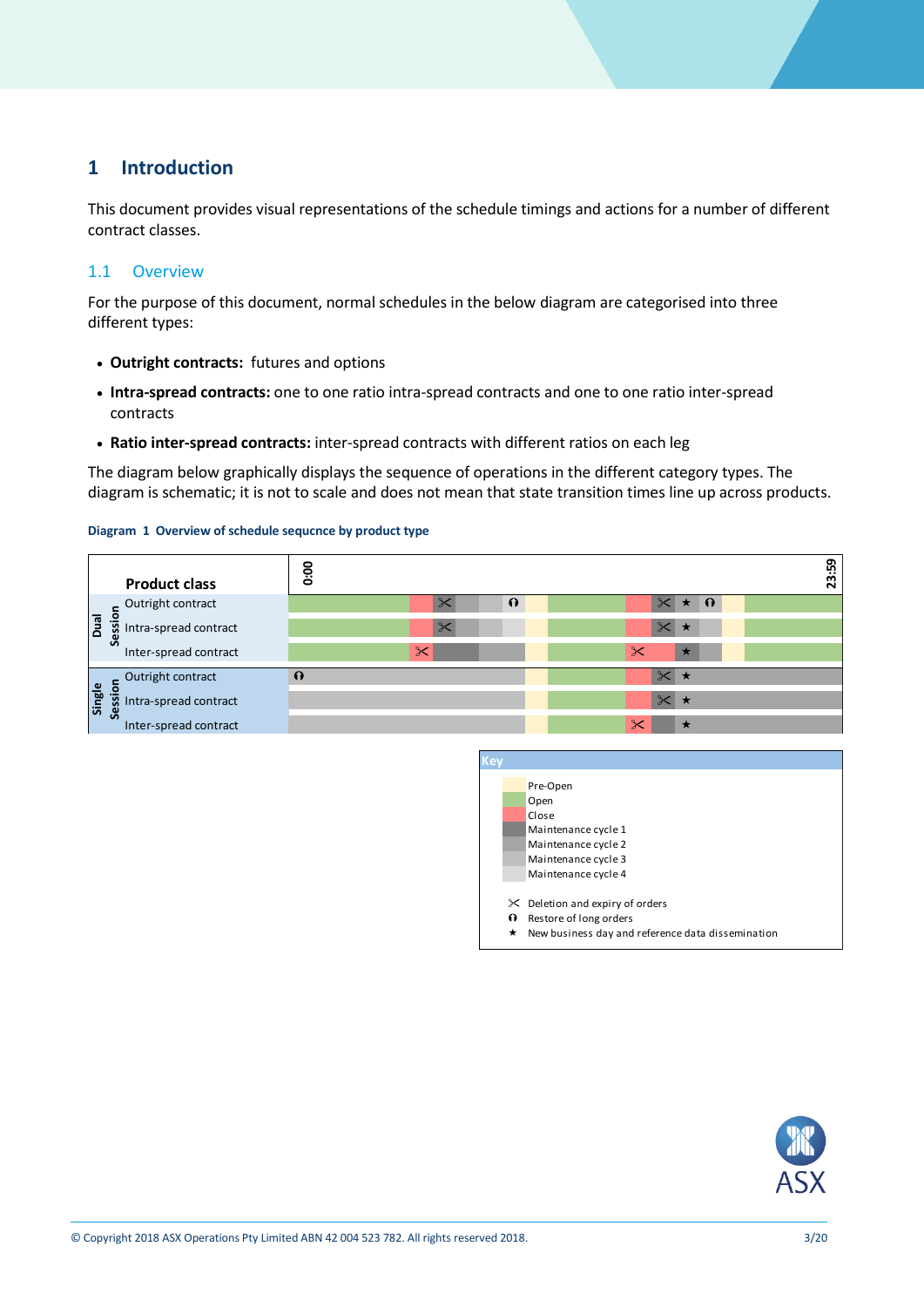# <span id="page-3-0"></span>**2 Schedule timings**

Schedule timings vary slightly as US daylight saving changes occur. The following diagrams are for a selected number of product types, shown for both single and dual session contracts with times. For these and products not shown, please consult the [ASX 24 contract specifications](http://www.asx.com.au/documents/rules/asx_24_schedules.pdf) for confirmation of times and further details on the operation and use of these contracts.

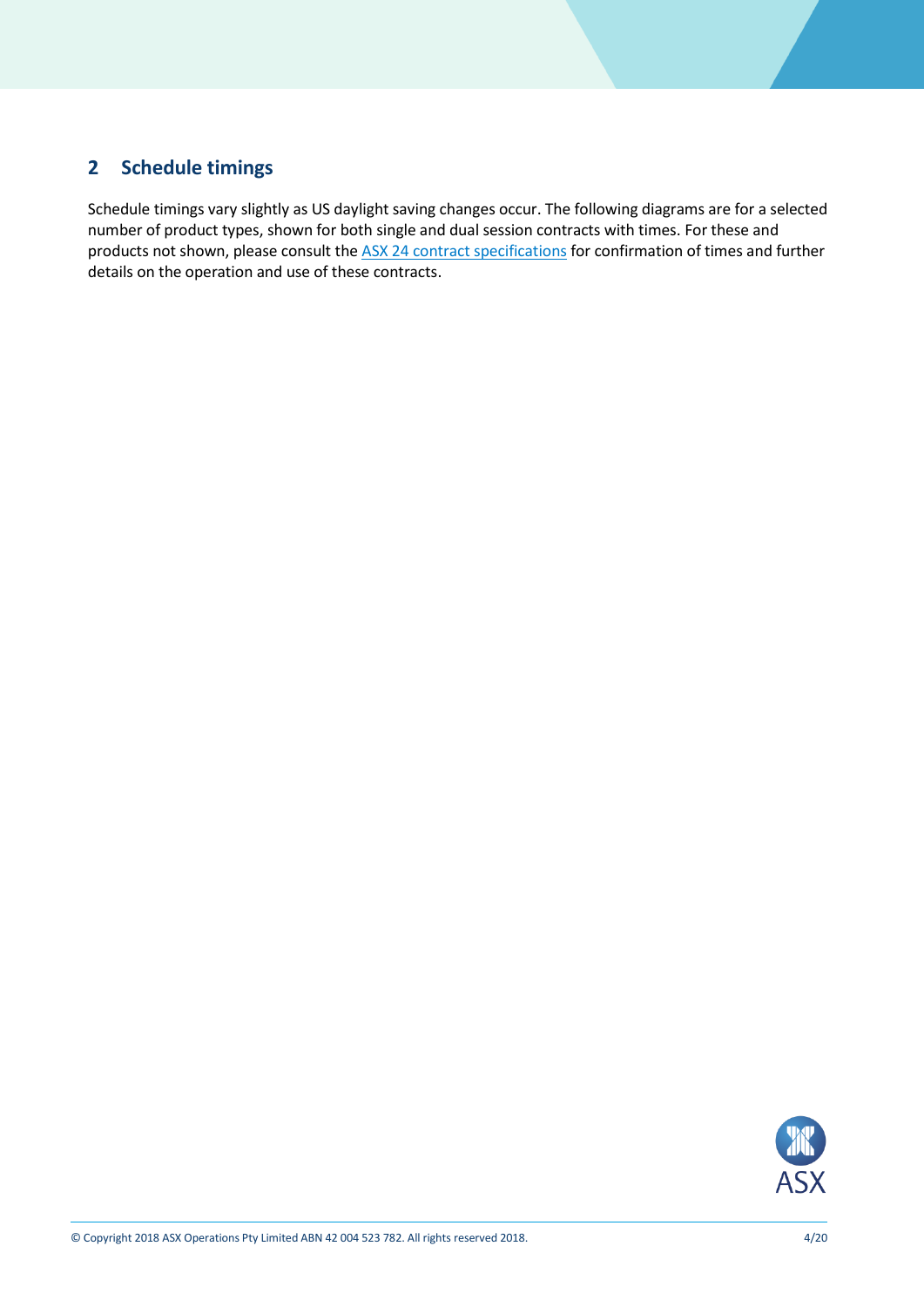

<span id="page-4-0"></span>

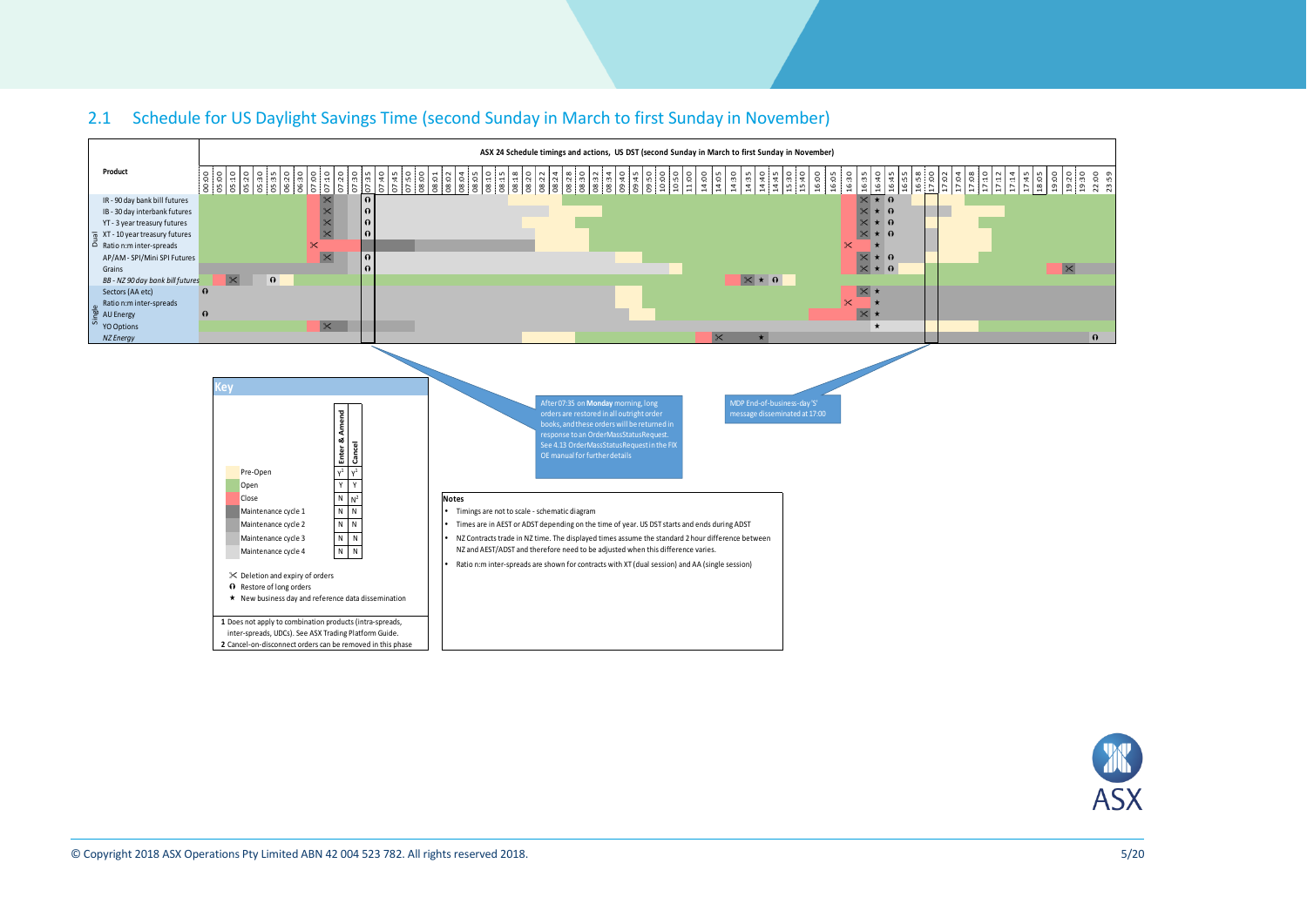<span id="page-5-0"></span>

#### 2.2 Schedule for US Standard Time (first Sunday in November to second Sunday in March)

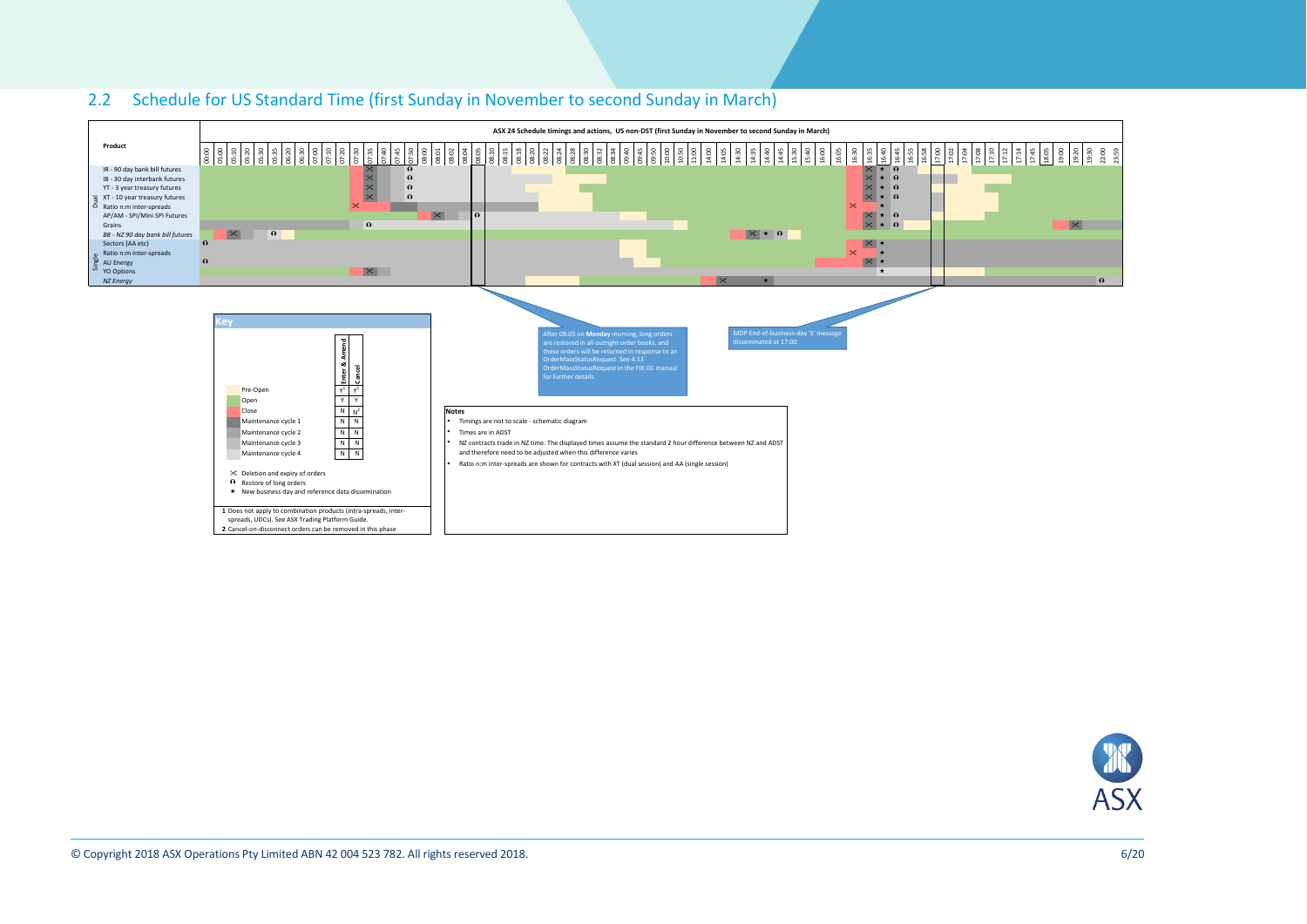### **3 Message examples**

#### 3.1 Dual session outright contract examples

The table below outlines when *order book update* messages that will be transmitted for both FIX and MDP, for a dual session outright contract. In this case AMM7 has been used and examples are given in following sections for MDP and FIX MD.

<span id="page-6-1"></span><span id="page-6-0"></span>

| <b>Session</b>       | <b>Time</b> | <b>Session Name</b> | <b>Comments</b>                                   | <b>FIX OE &amp; DC</b> | <b>FIX MD</b>      | <b>MDP</b> |
|----------------------|-------------|---------------------|---------------------------------------------------|------------------------|--------------------|------------|
|                      | 07:30:00    | <b>MAINTENANCE</b>  | PTRM risk exposure is restored from night session |                        |                    |            |
|                      | 07:35:00    | <b>MAINTENANCE</b>  | Long orders are restored                          | $35=8$ 150=D           | 35=X 269=0,1 279=0 | A, j       |
| Day 1,               | 09:40:00    | PRE_OPEN            |                                                   |                        |                    |            |
| <b>Day Session</b>   | 09:50:00    | <b>OPEN</b>         |                                                   |                        |                    |            |
|                      | 16:30:00    | <b>CLOSE</b>        |                                                   |                        |                    |            |
|                      | 16:35:00    | <b>MAINTENANCE</b>  | Expiry of orders and done-for-day of long orders  | 35=8 150=C,D           | 35=X 269=0,1 279=0 | D, k       |
|                      | 16:40:00    | <b>MAINTENANCE</b>  | Business date rolls to next date                  |                        |                    |            |
|                      | 16:45:00    | <b>MAINTENANCE</b>  | Long orders are restored                          | $35=8$ 150=D           | 35=X 269=0,1 279=0 | A, j       |
|                      | 17:00:00    | PRE_OPEN            |                                                   |                        |                    |            |
| Day 2,               | 17:10:00    | <b>OPEN</b>         |                                                   |                        |                    |            |
| <b>Night Session</b> | 07:00:00    | <b>CLOSE</b>        |                                                   |                        |                    |            |
|                      | 07:10:00    | <b>MAINTENANCE</b>  | Expiry of day orders                              | 35=8 150=C,D           | 35=X 269=0,1 279=0 | D, k       |
|                      | 07:20:00    | <b>MAINTENANCE</b>  |                                                   |                        |                    |            |

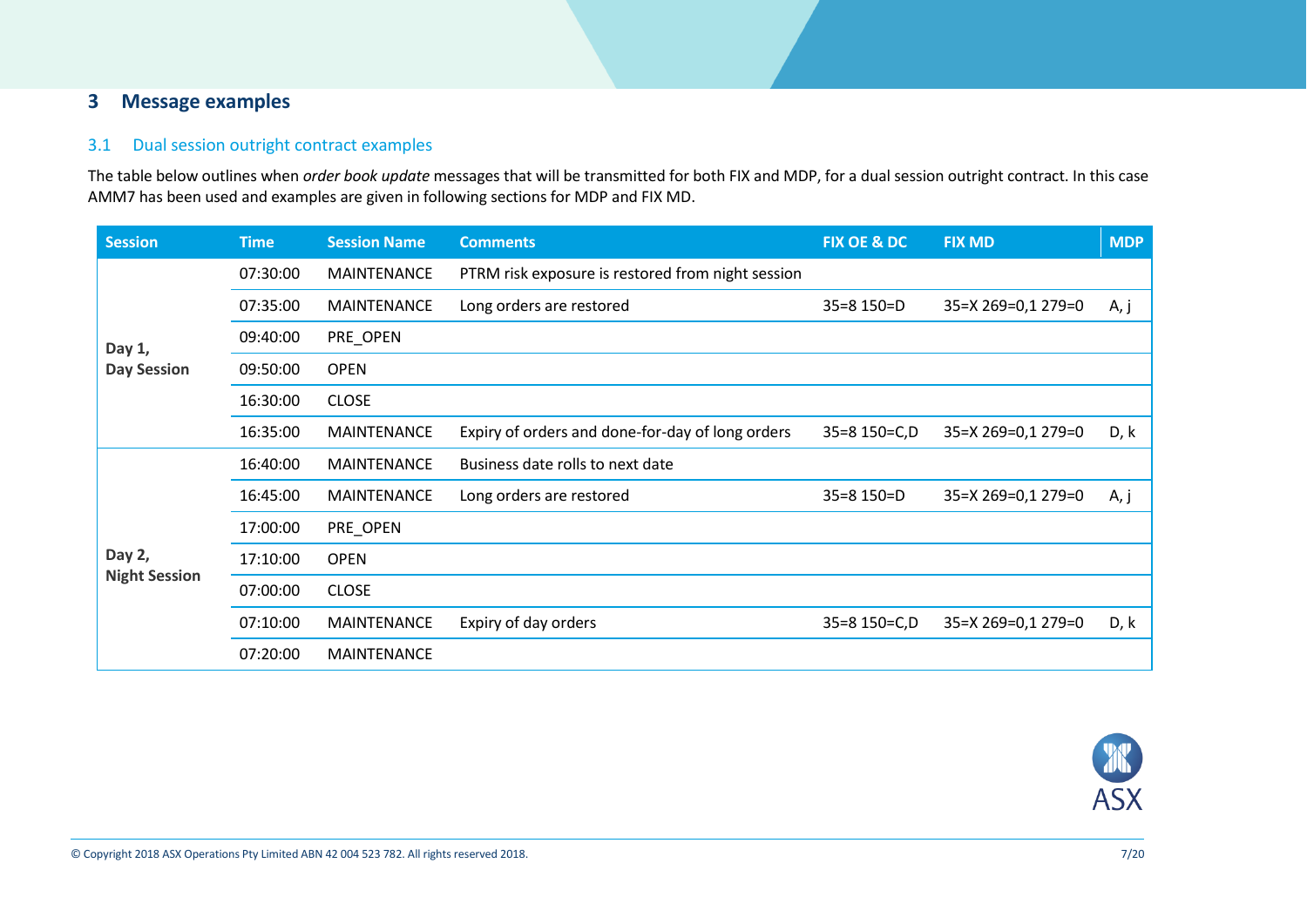#### **3.1.1 Market Data Protocol messages example**

In the example below, the following applies:

- Values are comma separated
- Column 1 is MDP sequence number
- Column 2 is message type
- Column 3 time, calculated from previous Time message plus nanoseconds from message
- Column 4 onwards as per ASX Market Data Protocol specification. Note order book numbers are represented as symbol names

This example is illustrative only. Customers are advised to conduct their own testing to confirm their applications cater for these changes for the order books they trade. Note that the ordering sequence of state change messages in relation to order book messages may differ. Order book messages may arrive before and/or after state change messages that occur at the same time.

#### **Open, day 1, day session**

146495,Z,2017-05-01 09:50:00.066862000,17287,AMM7,0,0,0,0 146496,O,2017-05-01 09:50:00.066862000,17287,AMM7,O 177648,j,2017-05-01 10:03:41.758482000,17287,AMM7,B,6264365859427340143,246598,12,3505000000 212576,A,2017-05-01 14:41:48.943291000,17287,AMM7,S,6264669953874477057,264595,1,9000000000 212919,A,2017-05-01 14:45:05.306203000,17287,AMM7,S,6264670777480593409,264639,1,6000000000

#### <span id="page-7-0"></span>**Close**

269695,t,2017-05-01 16:30:00.002016000,17287,AMM7,0,0,0,0,0,0 269696,O,2017-05-01 16:30:00.002016000,17287,AMM7,C

#### **Maintenance 1 - Removal of orders**

279290,D,2017-05-01 16:35:00.865784000,17287,AMM7,S,6264670777480593409 279291,D,2017-05-01 16:35:00.865784000,17287,AMM7,S,6264669953874477057 279292,k,2017-05-01 16:35:00.865784000,17287,AMM7,B,6264365859427340143 279293,O,2017-05-01 16:35:00.865784000,17287,AMM7,M

#### **Maintenance 2 - reference data and new business day**

282148,f,2017-05-01 16:40:00.877296000,17288,85741,AMM7 <rest removed for readability>

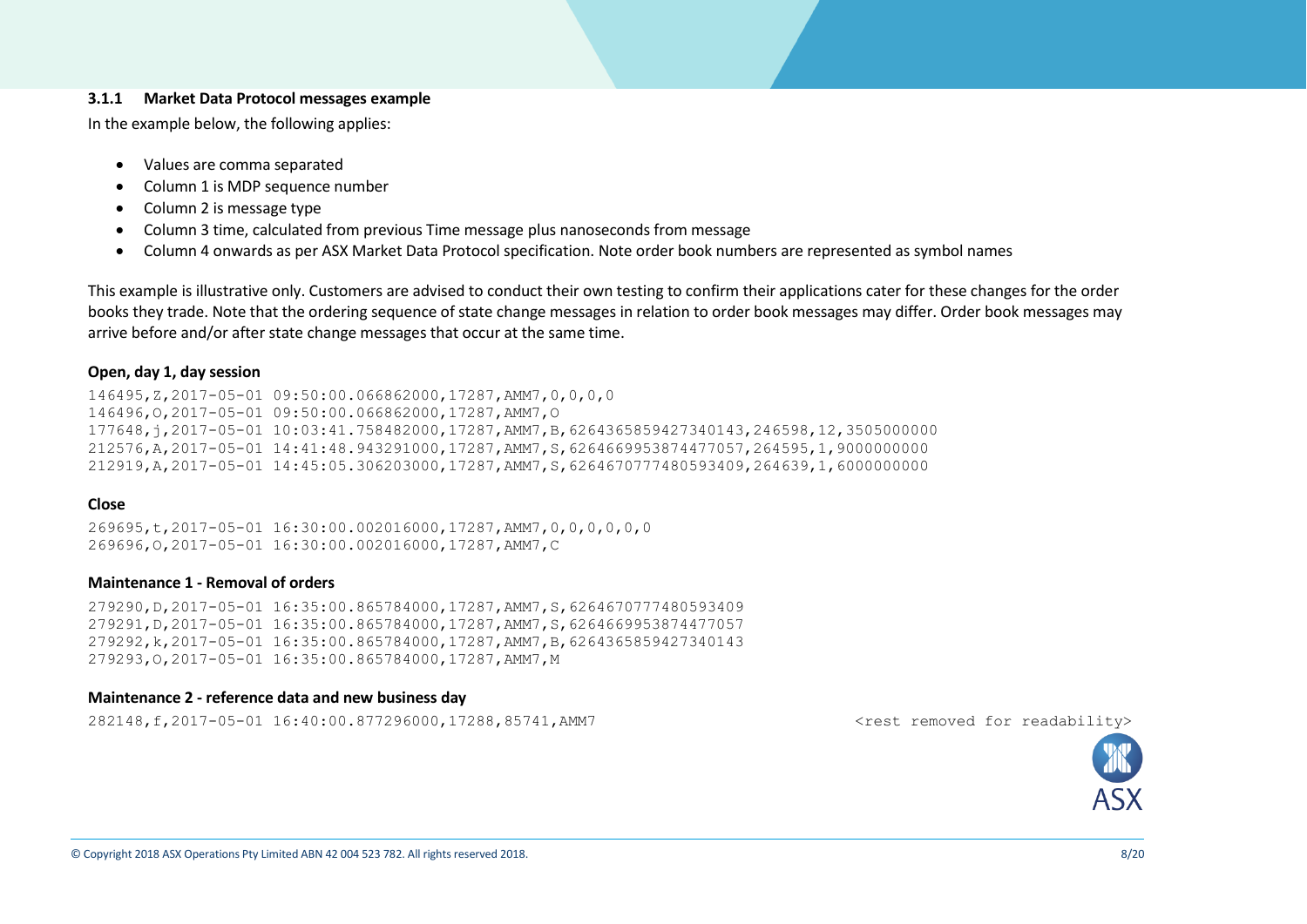#### 282153,O,2017-05-01 16:40:00.877296000,17288,AMM7,M

#### **Maintenance 3 - Restore of long orders**

290424,A,2017-05-01 16:45:00.975399000,17288,AMM7,B,6263573202392334337,266540,100,9000000 290425,A,2017-05-01 16:45:00.975399000,17288,AMM7,B,6263573203197640705,266541,100,9000000 290464,t,2017-05-01 16:45:00.975399000,17288,AMM7,0,0,0,0,0,0 290465,O,2017-05-01 16:45:00.975399000,17288,AMM7,M

#### **Pre-Open, day 2, night session**

303340,Z,2017-05-01 17:00:00.111441000,17288,AMM7,0,0,0,0 303341,O,2017-05-01 17:00:00.111441000,17288,AMM7,P

#### **Open, day 2, night session**

310047,Z,2017-05-01 17:10:00.052109000,17288,AMM7,0,0,0,0 310048,O,2017-05-01 17:10:00.052109000,17288,AMM7,O 317225,j,2017-05-01 17:28:27.909508000,17288,AMM7,B,6264365859427340143,282867,12,3505000000 317230,j,2017-05-01 17:28:27.918277000,17288,AMM7,S,6264365859427340144,282868,34,9004000000

#### **Close**

443993,t,2017-05-02 07:00:00.021274000,17288,AMM7,0,0,0,0,0,0 443994,O,2017-05-02 07:00:00.021274000,17288,AMM7,C

#### **Maintenance 1 - Removal of orders**

450882,D,2017-05-02 07:10:00.040203000,17288,AMM7,B,6263573202392334337 450883,D,2017-05-02 07:10:00.040203000,17288,AMM7,B,6263573203197640705 450922,k,2017-05-02 07:10:00.040203000,17288,AMM7,B,6264365859427340143 450923,k,2017-05-02 07:10:00.040203000,17288,AMM7,S,6264365859427340144 450924,O,2017-05-02 07:10:00.040203000,17288,AMM7,M

#### **Maintenance 2**

451865,O,2017-05-02 07:20:00.019736000,17288,AMM7,M

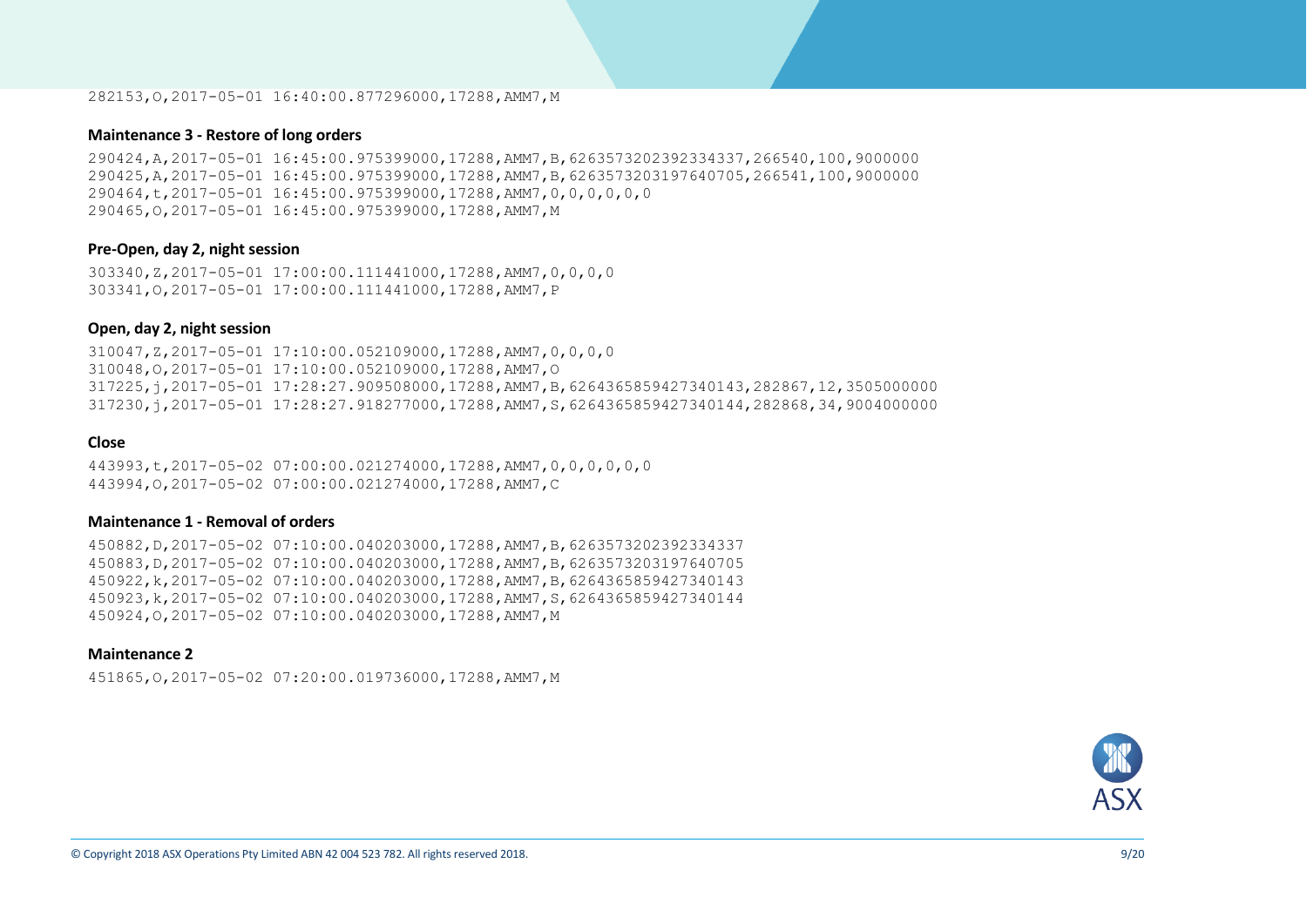#### **Maintenance 3**

458871,O,2017-05-02 07:30:00.114195000,17288,AMM7,M

#### **Maintenance 4 - Restore of long orders**

464699,A,2017-05-02 07:35:00.009927000,17288,AMM7,B,6263573202392334337,646855,100,9000000 464700,A,2017-05-02 07:35:00.009927000,17288,AMM7,B,6263573203197640705,646856,100,9000000 464739,t,2017-05-02 07:35:00.009927000,17288,AMM7,0,0,0,0,0,0 464740,O,2017-05-02 07:35:00.009927000,17288,AMM7,M

#### **Pre-open**

488589,Z,2017-05-02 09:40:00.106644000,17288,AMM7,0,0,0,0 488590,O,2017-05-02 09:40:00.106644000,17288,AMM7,P

#### **Open, day 2, day session**

519885,Z,2017-05-02 09:50:00.020349000,17288,AMM7,0,0,0,0 519886,O,2017-05-02 09:50:00.020349000,17288,AMM7,O

#### **3.1.2 FIX messages example**

This example is illustrative only. Customers are advised to conduct their own testing to confirm their applications cater for these changes for the order books they trade. Note that the ordering sequence of state change messages in relation to order book messages may differ. Order book messages may arrive before and/or after state change messages that occur at the same time.

#### **Open, day 1, day session**

2017-05-01 09:50:01.030 Sent: 8=FIXT.1.1| 9=0000129| 35=h| 49=ASX| 56=ABCM5| 34=3839| 52=20170430-23:50:01.030| 369=17| 335=ABC-g-1- INDEX| 1301=XSFE| 1300=AM\_FUTURES| 75=20170501| 336=1| 340=2| 10=055|

<span id="page-9-0"></span>2017-05-01 10:03:41.759 Sent: 8=FIXT.1.1| 9=0000260| 35=X| 49=ASX| 56=ABCM5| 34=4157| 52=20170501-00:03:41.759| 369=47| 75=20170501| 262=YO-V-20170430-23:48:56-INT-INDEX| 268=1| 279=0| 269=0| 278=6264365859427340143| 55=AMM7| 48=85741| 22=8| 461=FFICSO| 270=3505| 271=12| 272=20170501| 273=00:03:41.758| 276=K| 290=1| 1023=1| 83=246598| 10=150|

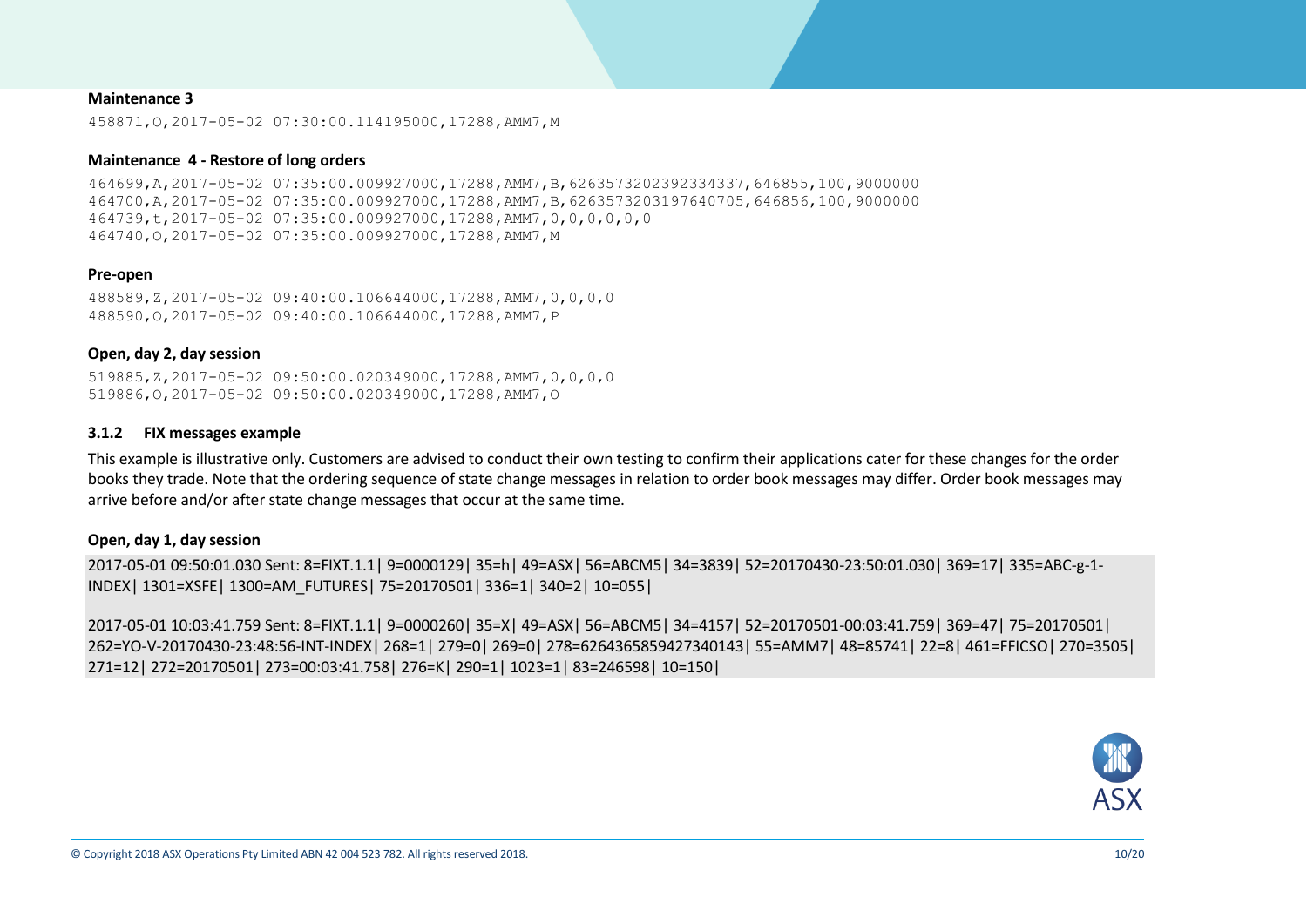2017-05-01 14:41:48.946 Sent: 8=FIXT.1.1| 9=0000383| 35=X| 49=ASX| 56=ABCM5| 34=13302| 52=20170501-04:41:48.946| 369=654| 75=20170501| 262=YO-V-20170430-23:48:56-INT-INDEX| 268=2| 279=2| 269=1| 278=6264365859427340144| 55=AMM7| 48=85741| 22=8| 461=FFICSO| 270=9004| 271=34| 272=20170501| 273=04:41:48.943| 290=1| 1023=1| 279=0| 269=1| 278=6264669953874477057| 55=AMM7| 48=85741| 22=8| 461=FFICSO| 270=9000| 271=1| 272=20170501| 273=04:41:48.943| 290=1| 1023=1| 83=264595| 10=094|

2017-05-01 14:45:05.307Sent: 8=FIXT.1.1| 9=0000255| 35=X| 49=ASX| 56=ABCM5| 34=13457| 52=20170501-04:45:05.307| 369=660| 75=20170501| 262=YO-V-20170430-23:48:56-INT-INDEX| 268=1| 279=0| 269=1| 278=6264670777480593409| 55=AMM7| 48=85741| 22=8| 461=FFICSO| 270=6000| 271=1| 272=20170501| 273=04:45:05.306| 290=1| 1023=1| 83=264639| 10=164|

#### **Close**

2017-05-01 16:30:00.228 Sent: 8=FIXT.1.1| 9=0000131| 35=h| 49=ASX| 56=ABCM5| 34=18656| 52=20170501-06:30:00.228| 369=890| 335=ABC-g-1- INDEX| 1301=XSFE| 1300=AM\_FUTURES| 75=20170501| 336=1| 340=3| 10=163|

#### **Maintenance 1 - Removal of orders**

2017-05-01 16:35:00.874 Sent: 8=FIXT.1.1| 9=0000133| 35=h| 49=ASX| 56=ABCM5| 34=18897| 52=20170501-06:35:00.874| 369=910| 335=ABC-g-1- INDEX| 1301=XSFE| 1300=AM\_FUTURES| 75=20170501| 336=1| 340=101| 10=016|

2017-05-01 16:35:00.874 Sent: 8=FIXT.1.1| 9=0000500| 35=X| 49=ASX| 56=ABCM5| 34=18905| 52=20170501-06:35:00.874| 369=910| 75=20170501| 262=YO-V-20170430-23:48:56-INT-INDEX| 268=3| 279=2| 269=0| 278=6264365859427340143| 55=AMM7| 48=85741| 22=8| 461=FFICSO| 270=3505| 271=12| 272=20170501| 273=06:35:00.865| 290=1| 1023=1| 279=2| 269=1| 278=6264670777480593409| 55=AMM7| 48=85741| 22=8| 461=FFICSO| 270=6000| 271=1| 272=20170501| 273=06:35:00.865| 290=1| 1023=1| 279=2| 269=1| 278=6264669953874477057| 55=AMM7| 48=85741| 22=8| 461=FFICSO| 270=9000| 271=1| 272=20170501| 273=06:35:00.865| 290=1| 1023=1| 10=200|

#### **Maintenance 2 - reference data and new business day**

2017-05-01 16:40:00.998 Sent: 8=FIXT.1.1| 9=0000133| 35=h| 49=ASX| 56=ABCM5| 34=18913| 52=20170501-06:40:00.998| 369=912| 335=ABC-g-1- INDEX| 1301=XSFE| 1300=AM\_FUTURES| 75=20170502| 336=1| 340=101| 10=011|

#### **Maintenance 3 - Restore of long orders**

2017-05-01 16:45:01.049 Sent: 8=FIXT.1.1| 9=0000133| 35=h| 49=ASX| 56=ABCM5| 34=18959| 52=20170501-06:45:01.049| 369=922| 335=ABC-g-1- INDEX| 1301=XSFE| 1300=AM\_FUTURES| 75=20170502| 336=1| 340=101| 10=015|

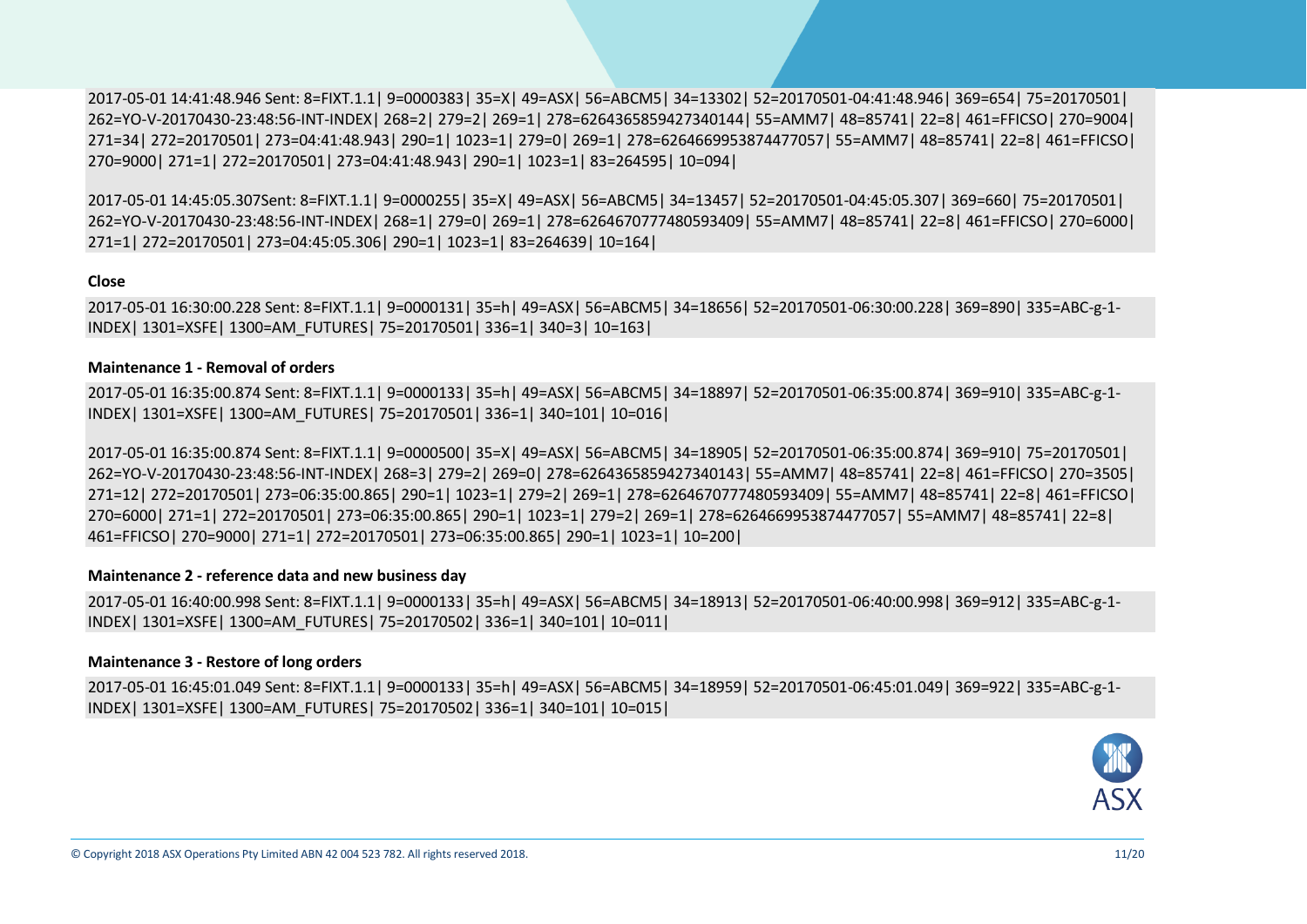2017-05-01 16:45:01.049 Sent: 8=FIXT.1.1| 9=0000390| 35=X| 49=ASX| 56=ABCM5| 34=18963| 52=20170501-06:45:01.049| 369=922| 75=20170502| 262=YO-V-20170430-23:48:56-INT-INDEX| 268=2| 279=0| 269=0| 278=6263573202392334337| 55=AMM7| 48=85741| 22=8| 461=FFICSO| 270=9| 271=100| 272=20170501| 273=06:45:00.975| 290=1| 1023=1| 83=266540| 279=0| 269=0| 278=6263573203197640705| 55=AMM7| 48=85741| 22=8| 461=FFICSO| 270=9| 271=100| 272=20170501| 273=06:45:00.975| 290=2| 1023=1| 83=266541| 10=117|

#### **Pre-Open, day 2, night session**

2017-05-01 17:00:00.230 Sent: 8=FIXT.1.1| 9=0000131| 35=h| 49=ASX| 56=ABCM5| 34=19053| 52=20170501-07:00:00.230| 369=952| 335=ABC-g-1- INDEX| 1301=XSFE| 1300=AM\_FUTURES| 75=20170502| 336=1| 340=4| 10=147|

#### **Open, day 2, night session**

2017-05-01 17:10:00.054 Sent: 8=FIXT.1.1| 9=0000131| 35=h| 49=ASX| 56=ABCM5| 34=19243| 52=20170501-07:10:00.054| 369=972| 335=ABC-g-1- INDEX| 1301=XSFE| 1300=AM\_FUTURES| 75=20170502| 336=1| 340=2| 10=153|

2017-05-01 17:28:27.910 Sent: 8=FIXT.1.1| 9=0000263| 35=X| 49=ASX| 56=ABCM5| 34=20859| 52=20170501-07:28:27.910| 369=1010| 75=20170502| 262=YO-V-20170430-23:48:56-INT-INDEX| 268=1| 279=0| 269=0| 278=6264365859427340143| 55=AMM7| 48=85741| 22=8| 461=FFICSO| 270=3505| 271=12| 272=20170501| 273=07:28:27.909| 276=K| 290=1| 1023=1| 83=282867| 10=062|

2017-05-01 17:28:27.918 Sent: 8=FIXT.1.1| 9=0000263| 35=X| 49=ASX| 56=ABCM5| 34=20862| 52=20170501-07:28:27.918| 369=1010| 75=20170502| 262=YO-V-20170430-23:48:56-INT-INDEX| 268=1| 279=0| 269=1| 278=6264365859427340144| 55=AMM7| 48=85741| 22=8| 461=FFICSO| 270=9004| 271=34| 272=20170501| 273=07:28:27.918| 276=K| 290=1| 1023=1| 83=282868| 10=071|

#### **Close**

2017-05-02 07:00:00.027 Sent: 8=FIXT.1.1| 9=0000132| 35=h| 49=ASX| 56=ABCM5| 34=45660| 52=20170501-21:00:00.027| 369=2802| 335=ABC-g-1- INDEX| 1301=XSFE| 1300=AM\_FUTURES| 75=20170502| 336=1| 340=3| 10=194|

#### **Maintenance 1 - Removal of orders**

2017-05-02 07:10:00.041 Sent: 8=FIXT.1.1| 9=0000134| 35=h| 49=ASX| 56=ABCM5| 34=45870| 52=20170501-21:10:00.041| 369=2814| 335=ABC-g-1- INDEX| 1301=XSFE| 1300=AM\_FUTURES| 75=20170502| 336=1| 340=101| 10=038|

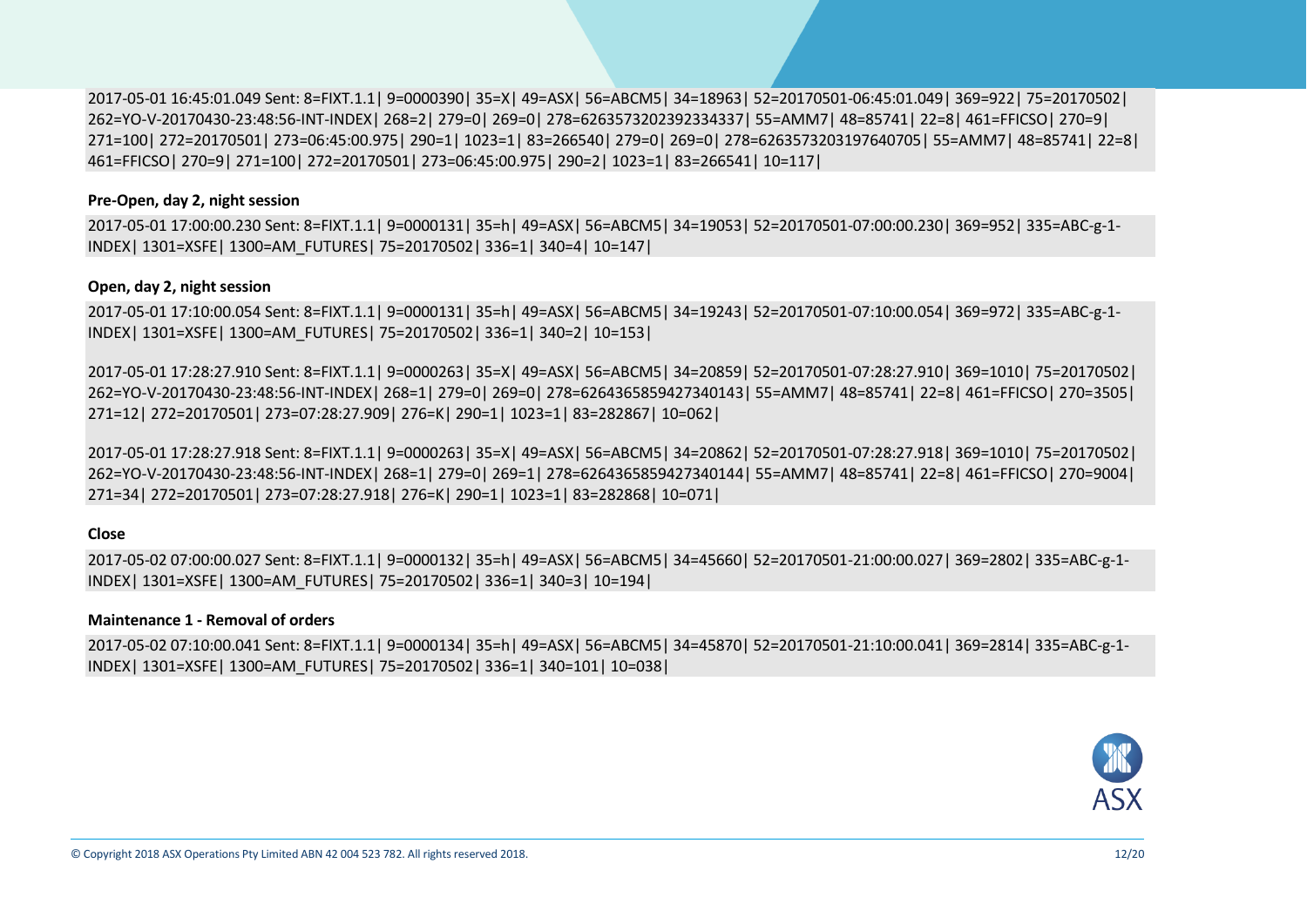2017-05-02 07:10:00.041 Sent: 8=FIXT.1.1| 9=0000627| 35=X| 49=ASX| 56=ABCM5| 34=45871| 52=20170501-21:10:00.041| 369=2814| 75=20170502| 262=YO-V-20170430-23:48:56-INT-INDEX| 268=4| 279=2| 269=0| 278=6264365859427340143| 55=AMM7| 48=85741| 22=8| 461=FFICSO| 270=3505| 271=12| 272=20170501| 273=21:10:00.040| 290=1| 1023=1| 279=2| 269=0| 278=6263573202392334337| 55=AMM7| 48=85741| 22=8| 461=FFICSO| 270=9| 271=100| 272=20170501| 273=21:10:00.040| 290=1| 1023=1| 279=2| 269=0| 278=6263573203197640705| 55=AMM7| 48=85741| 22=8| 461=FFICSO| 270=9| 271=100| 272=20170501| 273=21:10:00.040| 290=1| 1023=1| 279=2| 269=1| 278=6264365859427340144| 55=AMM7| 48=85741| 22=8| 461=FFICSO| 270=9004| 271=34| 272=20170501| 273=21:10:00.040| 290=1| 1023=1| 10=148|

#### **Maintenance 2**

2017-05-02 07:20:00.023 Sent: 8=FIXT.1.1| 9=0000134| 35=h| 49=ASX| 56=ABCM5| 34=45935| 52=20170501-21:20:00.023| 369=2864| 335=ABC-g-1- INDEX| 1301=XSFE| 1300=AM\_FUTURES| 75=20170502| 336=1| 340=101| 10=046|

#### **Maintenance 3**

2017-05-02 07:30:00.207 Sent: 8=FIXT.1.1| 9=0000134| 35=h| 49=ASX| 56=ABCM5| 34=46033| 52=20170501-21:30:00.207| 369=2924| 335=ABC-g-1- INDEX| 1301=XSFE| 1300=AM\_FUTURES| 75=20170502| 336=1| 340=101| 10=038|

#### **Maintenance 4 - Restore of long orders**

2017-05-02 08:05:00.010 Sent: 8=FIXT.1.1| 9=0000134| 35=h| 49=ASX| 56=ABCM5| 34=46082| 52=20170501-22:05:00.010| 369=2934| 335=ABC-g-1- INDEX| 1301=XSFE| 1300=AM\_FUTURES| 75=20170502| 336=1| 340=101| 10=038|

2017-05-02 08:05:00.017 Sent: 8=FIXT.1.1| 9=0000391| 35=X| 49=ASX| 56=ABCM5| 34=46087| 52=20170501-22:05:00.017| 369=2934| 75=20170502| 262=YO-V-20170430-23:48:56-INT-INDEX| 268=2| 279=0| 269=0| 278=6263573202392334337| 55=AMM7| 48=85741| 22=8| 461=FFICSO| 270=9| 271=100| 272=20170501| 273=22:05:00.009| 290=1| 1023=1| 83=646855| 279=0| 269=0| 278=6263573203197640705| 55=AMM7| 48=85741| 22=8| 461=FFICSO| 270=9| 271=100| 272=20170501| 273=22:05:00.009| 290=2| 1023=1| 83=646856| 10=143|

#### **Pre-open**

2017-05-02 09:40:00.112 Sent: 8=FIXT.1.1| 9=0000132| 35=h| 49=ASX| 56=ABCM5| 34=46492| 52=20170501-23:40:00.112| 369=3126| 335=ABC-g-1- INDEX| 1301=XSFE| 1300=AM\_FUTURES| 75=20170502| 336=1| 340=4| 10=200|

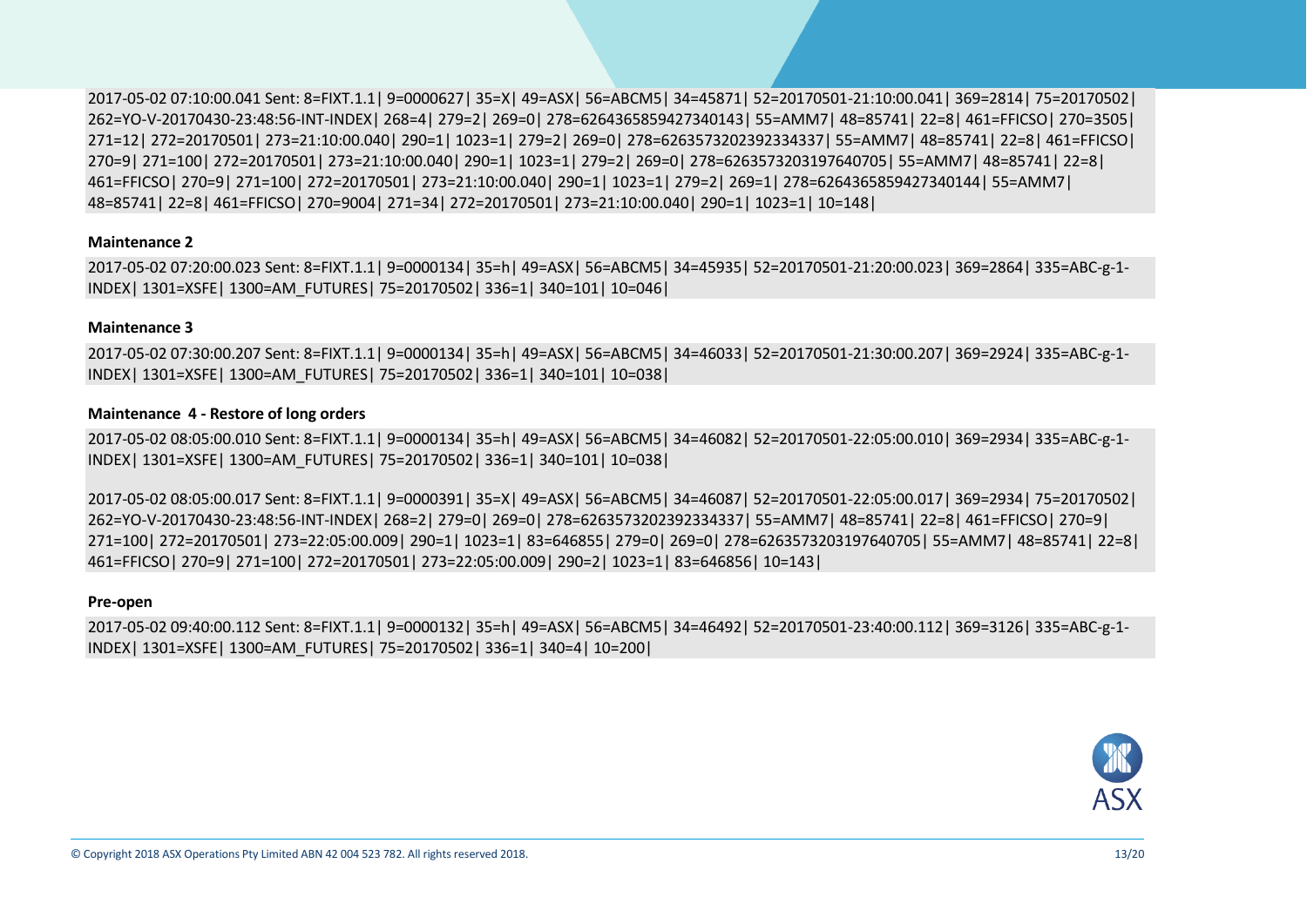#### **Open, day 2, day session**

2017-05-02 09:50:00.920 Sent: 8=FIXT.1.1| 9=0000132| 35=h| 49=ASX| 56=ABCM5| 34=47057| 52=20170501-23:50:00.920| 369=3146| 335=ABC-g-1- INDEX| 1301=XSFE| 1300=AM\_FUTURES| 75=20170502| 336=1| 340=2| 10=206|

#### 3.2 Dual session ratio inter-spread contract examples

The table below outlines when *order book update* messages that will be transmitted for both FIX and MDP, for a dual session inter-spread contract. In this case AMM7APM751 has been used and examples are given in following sections for MDP and FIX MD.

<span id="page-13-0"></span>

| <b>Session</b>                 | <b>Time</b> | <b>Session Name</b> | <b>Comments</b>                  | FIX OE & DC  | <b>FIX MD</b>      | <b>MDP</b> |
|--------------------------------|-------------|---------------------|----------------------------------|--------------|--------------------|------------|
|                                | 07:30:00    | <b>MAINTENANCE</b>  |                                  |              |                    |            |
|                                | 08:00:00    | <b>MAINTENANCE</b>  |                                  |              |                    |            |
| Day 1,<br><b>Day Session</b>   | 09:40:00    | PRE_OPEN            |                                  |              |                    |            |
|                                | 09:50:00    | <b>OPEN</b>         |                                  |              |                    |            |
|                                | 16:30:00    | <b>CLOSE</b>        | Expiry of orders                 | 35=8 150=C,D | 35=X 269=0,1 279=0 | D, k       |
|                                | 16:40:00    | <b>MAINTENANCE</b>  | Business date rolls to next date |              |                    |            |
|                                | 16:45:00    | <b>MAINTENANCE</b>  |                                  |              |                    |            |
| Day 2,<br><b>Night Session</b> | 17:00:00    | PRE_OPEN            |                                  |              |                    |            |
|                                | 17:10:00    | <b>OPEN</b>         |                                  |              |                    |            |
|                                | 07:00:00    | <b>CLOSE</b>        | Expiry of orders                 | 35=8 150=C,D | 35=X 269=0,1 279=0 | D, k       |

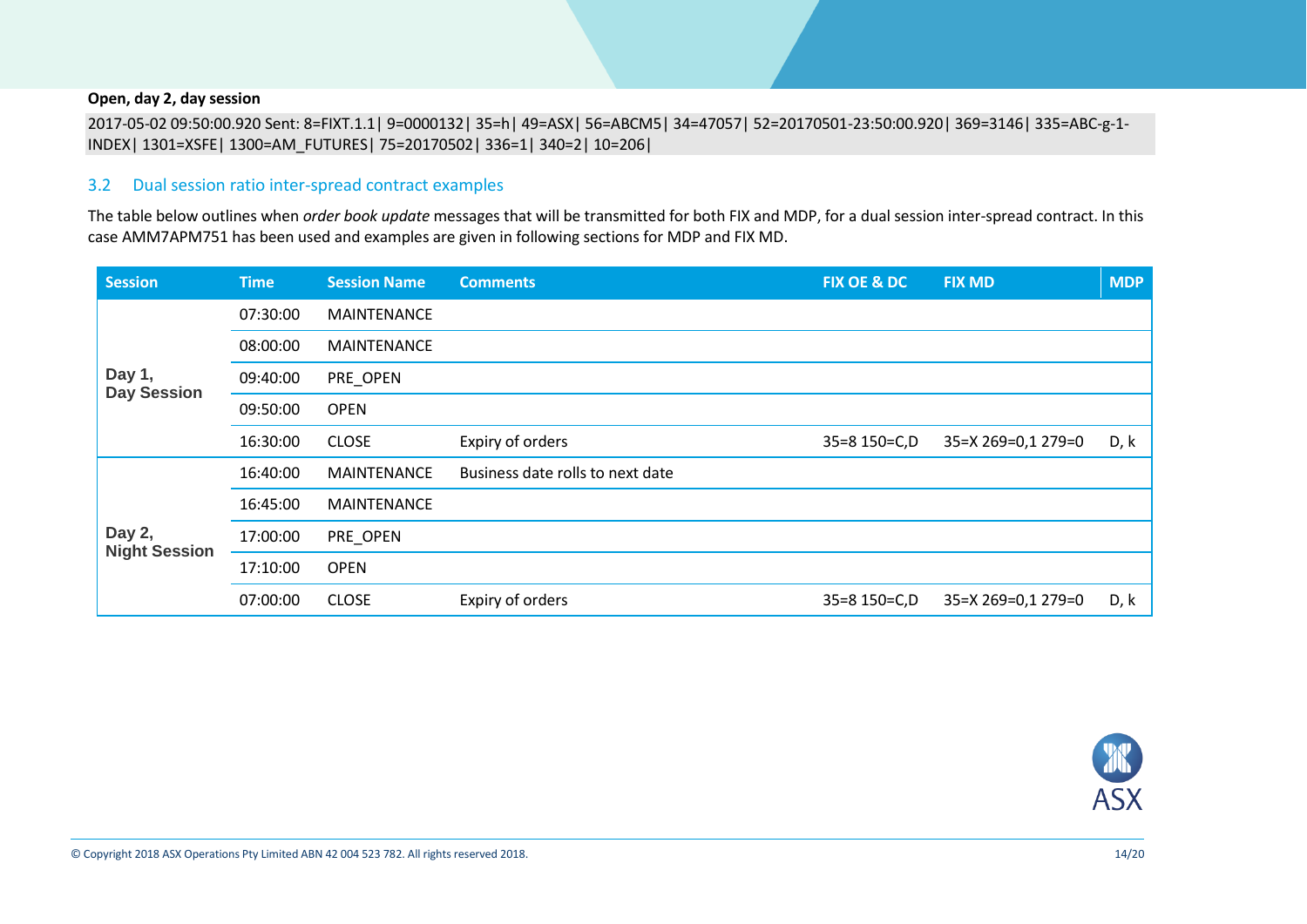#### **3.2.1 Market Data Protocol messages example**

In the example below, the following applies:

- Values are comma separated
- Column 1 is MDP sequence number
- Column 2 is message type
- Column 3 time, calculated from previous Time message and nanoseconds from message
- Column 4 onwards as per ASX Market Data Protocol specification. Note order book numbers are represented as symbol names

This example is illustrative only. Customers are advised to conduct their own testing to confirm their applications cater for these changes for the order books they trade. Note that the ordering sequence of state change messages in relation to order book messages may differ. Order book messages may arrive before and/or after state change messages that occur at the same time.

#### **Open, day 1, day session**

146483,O,2017-05-01 09:50:00.066862000,17287,AMM7APM751,O 177661,A,2017-05-01 10:03:41.786350000,17287,AMM7APM751,B,6264599962865123329,246600,12,500000000 177663,A,2017-05-01 10:03:41.800368000,17287,AMM7APM751,S,6264599962923843585,246601,34,3000000000

#### <span id="page-14-0"></span>**Close - removal of orders**

269681,D,2017-05-01 16:30:00.002016000,17287,AMM7APM751,B,6264599962865123329 269682,D,2017-05-01 16:30:00.002016000,17287,AMM7APM751,S,6264599962923843585 269683,t,2017-05-01 16:30:00.002016000,17287,AMM7APM751,0,0,0,0,0,0 269684,O,2017-05-01 16:30:00.002016000,17287,AMM7APM751,C

#### **Maintenance 1 - reference data and new business day**

282145,O,2017-05-01 16:40:00.877296000,17287,AMM7APM751,M 282170,M,2017-05-01 16:40:00.877296000,17288,86069,AMM7APM751 <rest removed for readability>

#### **Maintenance 2**

290402,O,2017-05-01 16:45:00.975399000,17288,AMM7APM751,M

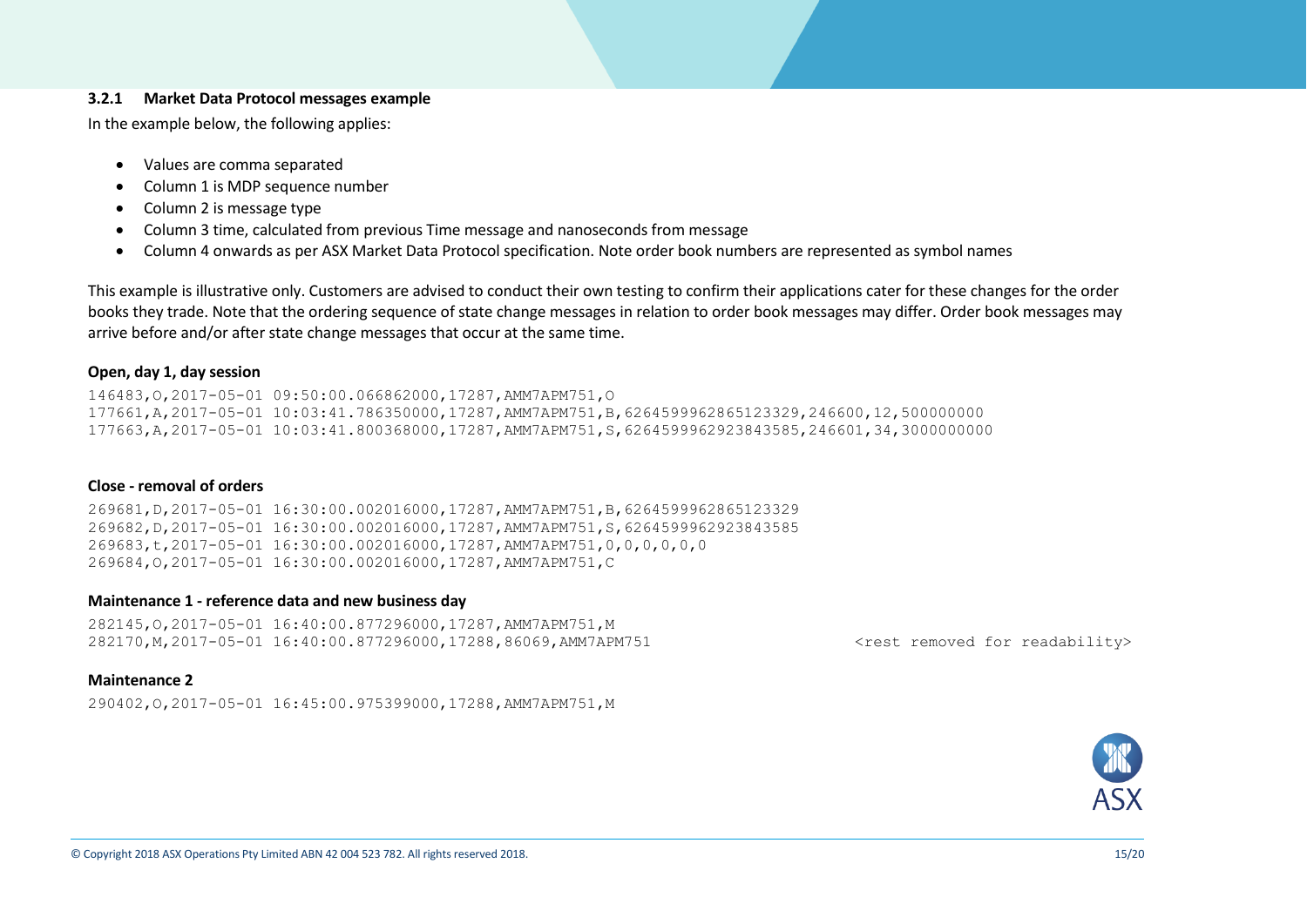#### **Pre-Open, day 2, night session**

303336,Z,2017-05-01 17:00:00.111441000,17288,AMM7APM751,0,0,0,0 303337,O,2017-05-01 17:00:00.111441000,17288,AMM7APM751,P

#### **Open, day 2, night session**

310043,Z,2017-05-01 17:10:00.052109000,17288,AMM7APM751,0,0,0,0 310044,O,2017-05-01 17:10:00.052109000,17288,AMM7APM751,O 317236,A,2017-05-01 17:28:27.933283000,17288,AMM7APM751,B,6264711892678230017,282870,12,500000000 317238,A,2017-05-01 17:28:27.942653000,17288,AMM7APM751,S,6264711892715978753,282871,34,3000000000

#### **Close - removal of orders**

443985,D,2017-05-02 07:00:00.021274000,17288,AMM7APM751,B,6264711892678230017 443986,D,2017-05-02 07:00:00.021274000,17288,AMM7APM751,S,6264711892715978753 443987,t,2017-05-02 07:00:00.021274000,17288,AMM7APM751,0,0,0,0,0,0 443988,O,2017-05-02 07:00:00.021274000,17288,AMM7APM751,C

#### **Maintenance 1**

451861,O,2017-05-02 07:30:00.019736000,17288,AMM7APM751,M

#### **Maintenance 2**

458865,t,2017-05-02 08:00:00.114195000,17288,AMM7APM751,0,0,0,0,0,0 458866,O,2017-05-02 08:00:00.114195000,17288,AMM7APM751,M

#### **Pre-open**

488577,Z,2017-05-02 09:40:00.106644000,17288,AMM7APM751,0,0,0,0 488578,O,2017-05-02 09:40:00.106644000,17288,AMM7APM751,P

#### **Open, day 2, day session**

519874,Z,2017-05-02 09:50:00.020349000,17288,AMM7APM751,0,0,0,0 519875,O,2017-05-02 09:50:00.020349000,17288,AMM7APM751,O

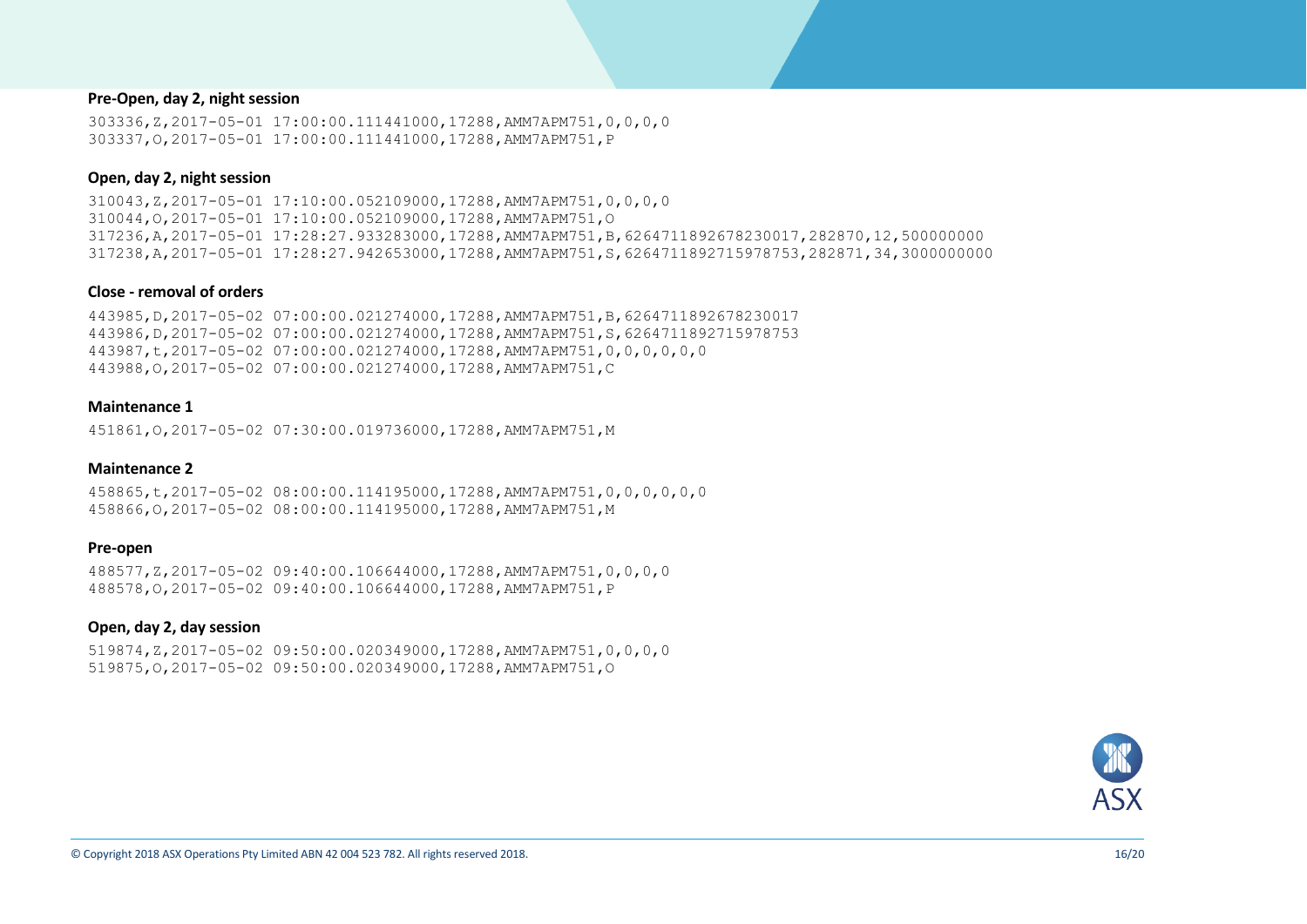#### **3.2.2 FIX messages example**

This example is illustrative only. Customers are advised to conduct their own testing to confirm their applications cater for these changes for the order books they trade. Note that the ordering sequence of state change messages in relation to order book messages may differ. Order book messages may arrive before and/or after state change messages that occur at the same time.

#### **Open, day 1, day session**

2017-05-01 09:50:01.030 Sent: 8=FIXT.1.1| 9=0000137| 35=h| 49=ASX| 56=ABCM5| 34=3837| 52=20170430-23:50:01.030| 369=17| 335=ABC-g-1- INDEX| 1301=XSFE| 1300=AM\_AP\_INTERSPREADS| 75=20170501| 336=1| 340=2| 10=138|

2017-05-01 10:03:41.788 Sent: 8=FIXT.1.1| 9=0000393| 35=X| 49=ASX| 56=ABCM5| 34=4167| 52=20170501-00:03:41.788| 369=47| 75=20170501| 262=YO-V-20170430-23:48:56-INT-INDEX| 268=2| 279=2| 269=0| 278=6264365859427340166| 55=AMM7APM751| 48=86069| 22=8| 461=MCMXXX| 270=-1499| 271=2| 272=20170501| 273=00:03:41.786| 290=1| 1023=1| 279=0| 269=0| 278=6264599962865123329| 55=AMM7APM751| 48=86069| 22=8| 461=MCMXXX| 270=500| 271=12| 272=20170501| 273=00:03:41.786| 290=1| 1023=1| 83=246600| 10=044|

2017-05-01 10:03:41.818 Sent: 8=FIXT.1.1| 9=0000393| 35=X| 49=ASX| 56=ABCM5| 34=4168| 52=20170501-00:03:41.818| 369=47| 75=20170501| 262=YO-V-20170430-23:48:56-INT-INDEX| 268=2| 279=2| 269=1| 278=6264365859427340163| 55=AMM7APM751| 48=86069| 22=8| 461=MCMXXX| 270=4001| 271=6| 272=20170501| 273=00:03:41.800| 290=1| 1023=1| 279=0| 269=1| 278=6264599962923843585| 55=AMM7APM751| 48=86069| 22=8| 461=MCMXXX| 270=3000| 271=34| 272=20170501| 273=00:03:41.800| 290=1| 1023=1| 83=246601| 10=012|

#### <span id="page-16-0"></span>**Close - removal of orders**

2017-05-01 16:30:00.228 Sent: 8=FIXT.1.1| 9=0000139| 35=h| 49=ASX| 56=ABCM5| 34=18652| 52=20170501-06:30:00.228| 369=890| 335=ABC-g-1- INDEX| 1301=XSFE| 1300=AM\_AP\_INTERSPREADS| 75=20170501| 336=1| 340=3| 10=253|

2017-05-01 16:30:00.228 Sent: 8=FIXT.1.1| 9=0000385| 35=X| 49=ASX| 56=ABCM5| 34=18654| 52=20170501-06:30:00.228| 369=890| 75=20170501| 262=YO-V-20170430-23:48:56-INT-INDEX| 268=2| 279=2| 269=0| 278=6264599962865123329| 55=AMM7APM751| 48=86069| 22=8| 461=MCMXXX| 270=500| 271=12| 272=20170501| 273=06:30:00.002| 290=1| 1023=1| 279=2| 269=1| 278=6264599962923843585| 55=AMM7APM751| 48=86069| 22=8| 461=MCMXXX| 270=3000| 271=34| 272=20170501| 273=06:30:00.002| 290=1| 1023=1| 10=153|

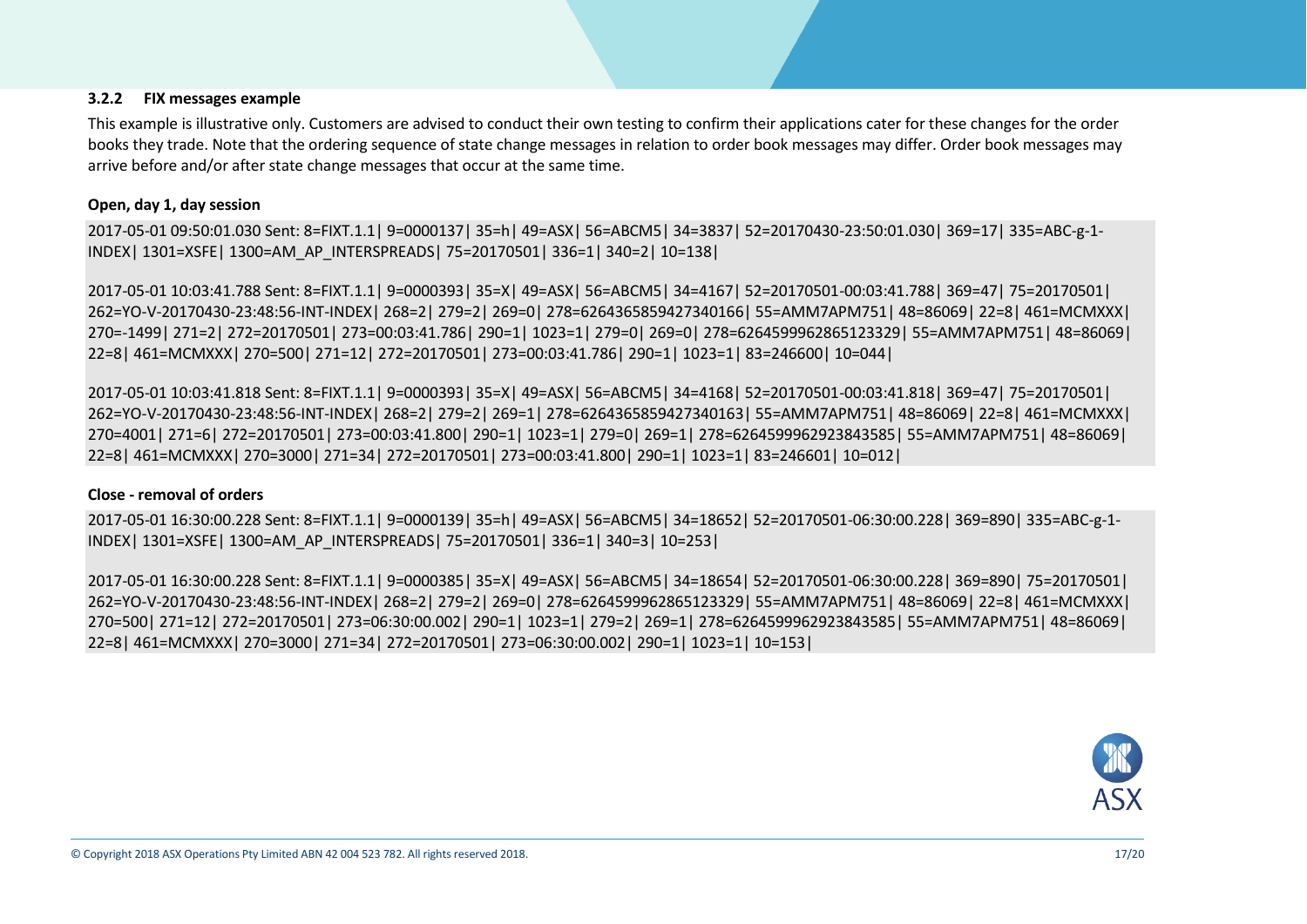#### **Maintenance 1 - reference data and new business day**

2017-05-01 16:40:00.998 Sent: 8=FIXT.1.1| 9=0000141| 35=h| 49=ASX| 56=ABCM5| 34=18912| 52=20170501-06:40:00.998| 369=912| 335=ABC-g-1- INDEX| 1301=XSFE| 1300=AM\_AP\_INTERSPREADS| 75=20170502| 336=1| 340=101| 10=095|

#### **Maintenance 2**

2017-05-01 16:45:01.049 Sent: 8=FIXT.1.1| 9=0000141| 35=h| 49=ASX| 56=ABCM5| 34=18958| 52=20170501-06:45:01.049| 369=922| 335=ABC-g-1- INDEX| 1301=XSFE| 1300=AM\_AP\_INTERSPREADS| 75=20170502| 336=1| 340=101| 10=099|

#### **Pre-Open, day 2, night session**

2017-05-01 17:00:00.230 Sent: 8=FIXT.1.1| 9=0000139| 35=h| 49=ASX| 56=ABCM5| 34=19052| 52=20170501-07:00:00.230| 369=952| 335=ABC-g-1- INDEX| 1301=XSFE| 1300=AM\_AP\_INTERSPREADS| 75=20170502| 336=1| 340=4| 10=240|

#### **Open, day 2, night session**

2017-05-01 17:10:00.053 Sent: 8=FIXT.1.1| 9=0000139| 35=h| 49=ASX| 56=ABCM5| 34=19242| 52=20170501-07:10:00.053| 369=972| 335=ABC-g-1- INDEX| 1301=XSFE| 1300=AM\_AP\_INTERSPREADS| 75=20170502| 336=1| 340=2| 10=245|

2017-05-01 17:28:27.934 Sent: 8=FIXT.1.1| 9=0000396| 35=X| 49=ASX| 56=ABCM5| 34=20867| 52=20170501-07:28:27.934| 369=1010| 75=20170502| 262=YO-V-20170430-23:48:56-INT-INDEX| 268=2| 279=2| 269=0| 278=6264365859427340166| 55=AMM7APM751| 48=86069| 22=8| 461=MCMXXX| 270=-1501| 271=1| 272=20170501| 273=07:28:27.933| 290=1| 1023=1| 279=0| 269=0| 278=6264711892678230017| 55=AMM7APM751| 48=86069| 22=8| 461=MCMXXX| 270=500| 271=12| 272=20170501| 273=07:28:27.933| 290=1| 1023=1| 83=282870| 10=198|

2017-05-01 17:28:27.943 Sent: 8=FIXT.1.1| 9=0000396| 35=X| 49=ASX| 56=ABCM5| 34=20868| 52=20170501-07:28:27.943| 369=1010| 75=20170502| 262=YO-V-20170430-23:48:56-INT-INDEX| 268=2| 279=2| 269=1| 278=6264365859427340163| 55=AMM7APM751| 48=86069| 22=8| 461=MCMXXX| 270=4000| 271=6| 272=20170501| 273=07:28:27.942| 290=1| 1023=1| 279=0| 269=1| 278=6264711892715978753| 55=AMM7APM751| 48=86069| 22=8| 461=MCMXXX| 270=3000| 271=34| 272=20170501| 273=07:28:27.942| 290=1| 1023=1| 83=282871| 10=224|

#### **Close - removal of orders**

2017-05-02 07:00:00.027 Sent: 8=FIXT.1.1| 9=0000140| 35=h| 49=ASX| 56=ABCM5| 34=45657| 52=20170501-21:00:00.027| 369=2802| 335=ABC-g-1- INDEX| 1301=XSFE| 1300=AM\_AP\_INTERSPREADS| 75=20170502| 336=1| 340=3| 10=029|

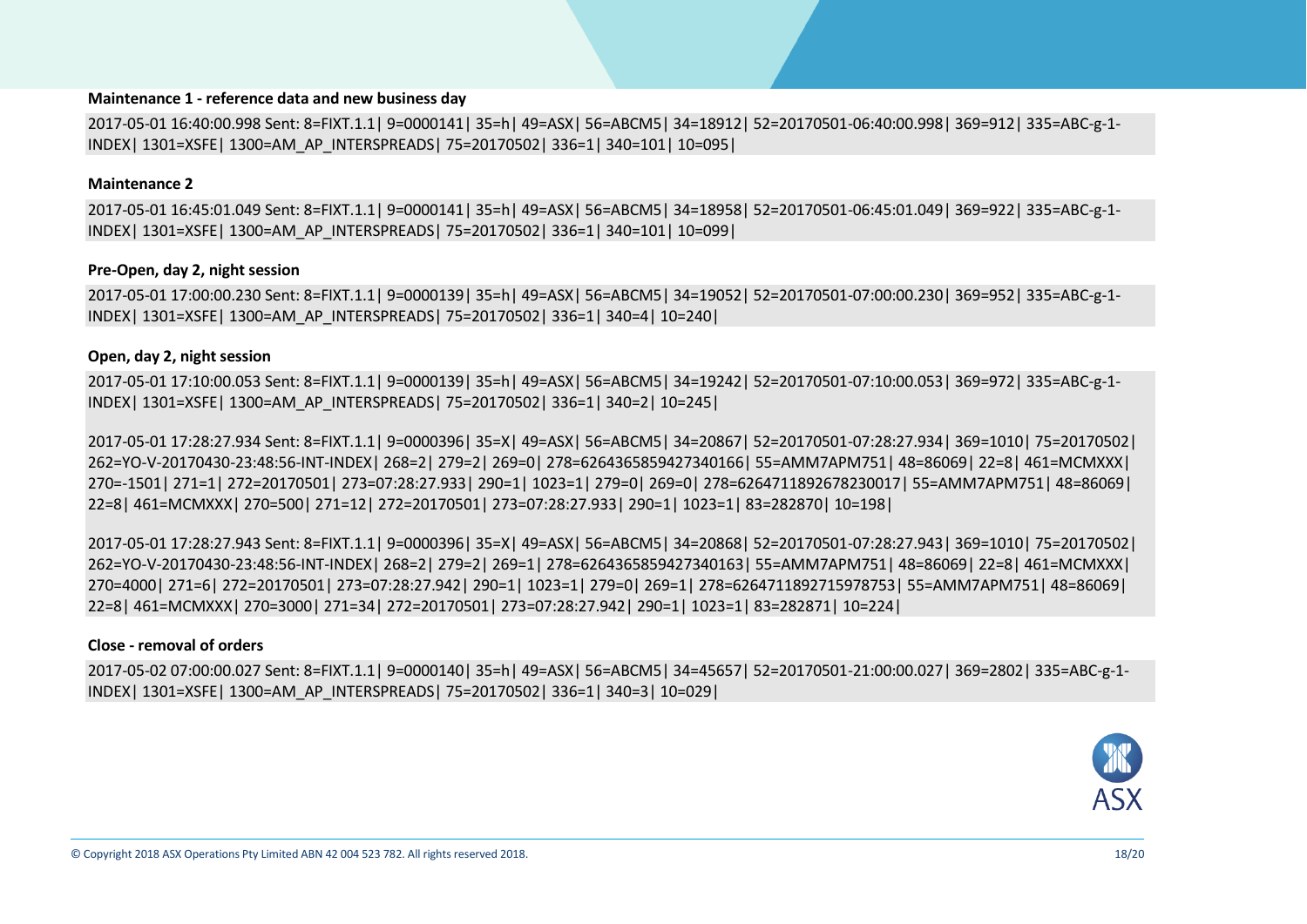2017-05-02 07:00:00.027 Sent: 8=FIXT.1.1| 9=0000386| 35=X| 49=ASX| 56=ABCM5| 34=45658| 52=20170501-21:00:00.027| 369=2802| 75=20170502| 262=YO-V-20170430-23:48:56-INT-INDEX| 268=2| 279=2| 269=0| 278=6264711892678230017| 55=AMM7APM751| 48=86069| 22=8| 461=MCMXXX| 270=500| 271=12| 272=20170501| 273=21:00:00.021| 290=1| 1023=1| 279=2| 269=1| 278=6264711892715978753| 55=AMM7APM751| 48=86069| 22=8| 461=MCMXXX| 270=3000| 271=34| 272=20170501| 273=21:00:00.021| 290=1| 1023=1| 10=159|

#### **Maintenance 1**

2017-05-02 07:30:00.023 Sent: 8=FIXT.1.1| 9=0000142| 35=h| 49=ASX| 56=ABCM5| 34=45934| 52=20170501-21:30:00.022| 369=2864| 335=ABC-g-1- INDEX| 1301=XSFE| 1300=AM\_AP\_INTERSPREADS| 75=20170502| 336=1| 340=101| 10=130|

#### **Maintenance 2**

2017-05-02 08:00:00.207 Sent: 8=FIXT.1.1| 9=0000142| 35=h| 49=ASX| 56=ABCM5| 34=46032| 52=20170501-22:00:00.207| 369=2924| 335=ABC-g-1- INDEX| 1301=XSFE| 1300=AM\_AP\_INTERSPREADS| 75=20170502| 336=1| 340=101| 10=120|

#### **Pre-open**

2017-05-02 09:40:00.111 Sent: 8=FIXT.1.1| 9=0000140| 35=h| 49=ASX| 56=ABCM5| 34=46490| 52=20170501-23:40:00.111| 369=3126| 335=ABC-g-1- INDEX| 1301=XSFE| 1300=AM\_AP\_INTERSPREADS| 75=20170502| 336=1| 340=4| 10=026|

#### **Open, day 2, day session**

2017-05-02 09:50:00.920 Sent: 8=FIXT.1.1| 9=0000140| 35=h| 49=ASX| 56=ABCM5| 34=47055| 52=20170501-23:50:00.920| 369=3146| 335=ABC-g-1- INDEX| 1301=XSFE| 1300=AM\_AP\_INTERSPREADS| 75=20170502| 336=1| 340=2| 10=033|